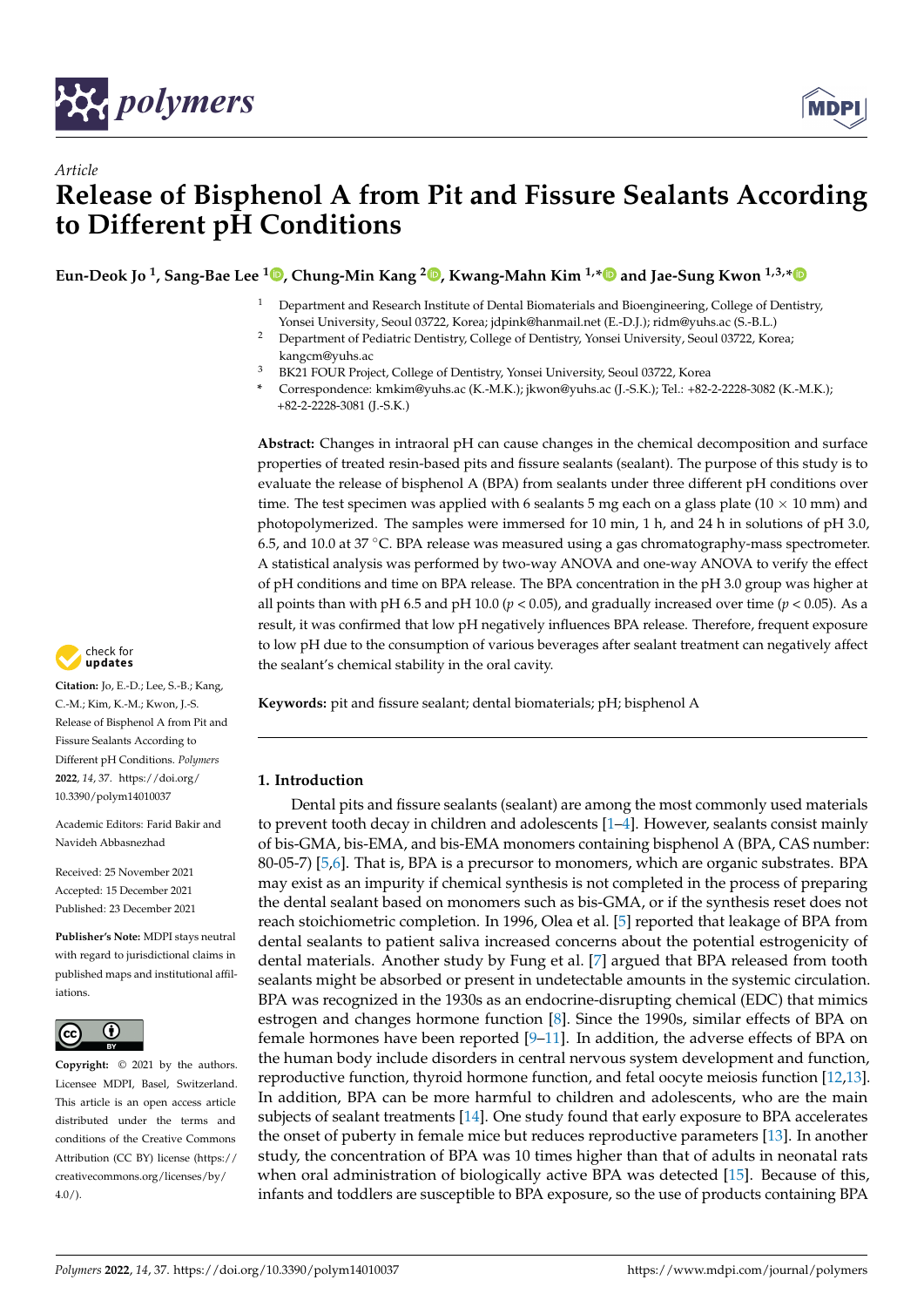for infants and toddlers is completely prohibited in the United States, the United Kingdom, and Korea [\[16\]](#page-9-12).

BPA is formed by the decomposition of bis-GMA or bis-EMA and is released in various concentrations depending on the chemical or mechanical processes occurring in the oral cavity [\[17\]](#page-9-13). Drinking various beverages causes changes in the pH of the saliva in the mouth [\[18\]](#page-10-0). Recently, the consumption of carbonated drinks, fruit juices, and sports drinks by children and adolescents has increased due to improved living standards and the spread of eating-out culture [\[19](#page-10-1)[,20\]](#page-10-2). Beverages which are widely consumed have different pH levels. Reddy et al. [\[21\]](#page-10-3) classified the pH of 379 beverages in one state of the USA, finding that 93% (354 of 379) were below pH 4.0. These acidic foods or beverages are essential factors that affect the durability and lifespan of resin recovery. Low acidity may cause deterioration of the physical properties and chemical deterioration of the restored material [\[22\]](#page-10-4). As a result of examining the difference in residual monomer leakage according to acidity and immersion time for three types of composite resins, it was reported that the outflow increased significantly as the immersion time increased at pH 4 [\[23\]](#page-10-5).

Therefore, it is essential to consider the effect of pH levels on oral repair materials. However, there have been few studies on BPA release according to pH and time in dental sealants. In addition, the concentrations of BPA released from previously reported dental sealants are wide-ranging, making it difficult to draw comparisons. The reason for this is that the study method differs from the actual method of clinical sealant treatment and the amount of sealant used. Therefore, in this study, a research method was designed by investigating the amount of sealant used in clinical practice. The purpose of this study is to evaluate the release of bisphenol A (BPA) from sealants in 3 conditions of pH over time.

#### **2. Materials and Methods**

#### *2.1. Materials*

The sealants used in this study are shown in Table [1.](#page-2-0) Sealants used in this study were randomly selected from a resin-based light-cured type used commercially in clinical practice. The pH conditions of the solvent for immersing the specimens were classified into three levels: pH 3.0, pH 6.5, and pH 10.0. Step-by-step pH levels were measured and adjusted using a commercial pH meter (ORION™ Star A211, Thermo Scientific, Waltham, MA, USA). Before all procedures, the pH meter was calibrated using a pH buffer (Thermo Scientific™ Orion™ pH 4.01, 7.00, 10.01) for accurate reproduction. The pH 3.0 level was prepared by mixing lactic acid (CAS No. 50-21-5) in distilled water (JW-pharma. Co., Seoul, Korea), while the pH 10.0 level was prepared using sodium hydroxide solution (NaOH, CAS No. 1310-73-2). For the pH 6.5 level, sterile distilled water was used, which was opened immediately before the test and used after checking the pH. The prepared pH solutions were stored under air-tight conditions by packing them with a Press'n Seal<sup>®</sup> (GLAD, Oakland, CA, USA).

|   | <b>Sealant</b>                 | Composition (% by Wt)                                           | Manufacturer                                 |
|---|--------------------------------|-----------------------------------------------------------------|----------------------------------------------|
| A | Clinpro <sup>TM</sup>          | bis-GMA $*(40 \sim 50)$ ,<br>TEGDMA (40~50)                     | 3M ESPE, Seefeld, Germany                    |
| B | $E\text{co-S}^{\circledR}$     | bis-GMA $*(50-55)$ ,<br>TEGDMA (35~40)                          | Vericom, Gyeonggi, Korea                     |
| C | UltraSeal XT <sup>®</sup> plus | bis-GMA* (not revealed),<br>TEGDMA (10~25),<br>DUDMA $(2.5~10)$ | Ultradent Products,<br>South Jordan, UT, USA |
| Ð | Charmseal <sup>®</sup>         | bis-GMA * (not revealed),<br>TEGDMA, UDMA                       | DenKist, Gyeonggi, Korea                     |

**Table 1.** The compositions of the sealants were tested, according to the manufacturers' information.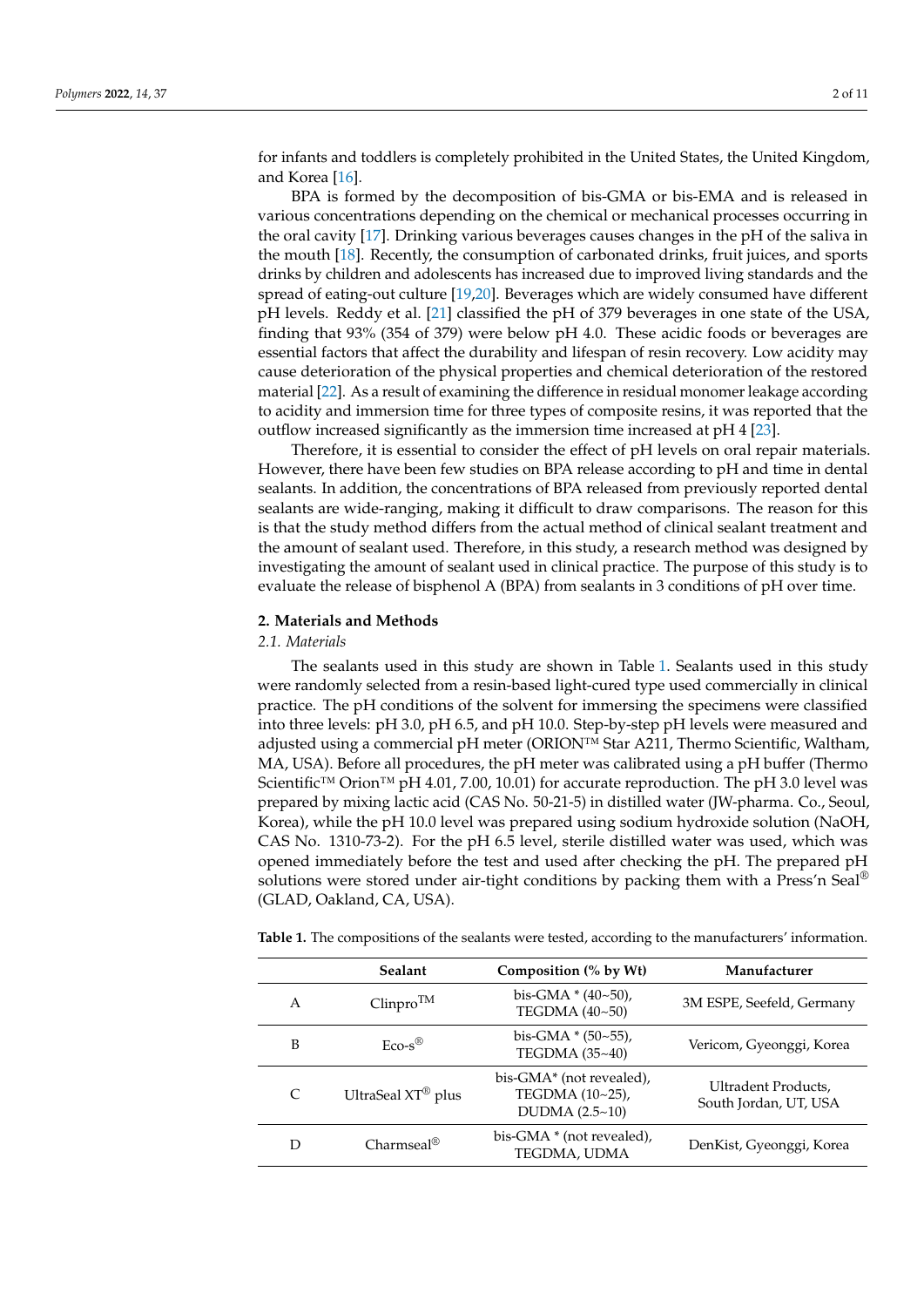|   | <b>Sealant</b>       | Composition (% by Wt)                    | Manufacturer               |
|---|----------------------|------------------------------------------|----------------------------|
| E | Seal-it <sup>®</sup> | bis-EMA $*(30-50)$ ,<br>TEGDMA $(20~30)$ | Spident, Incheon, Korea    |
| F | FORTIFY <sup>®</sup> | bis-DMA $*(5~10)$ ,<br>UDMA (30~50)      | Bisco, Schaumburg, IL, USA |

<span id="page-2-0"></span>**Table 1.** *Cont.*

\* BPA-based monomers, bis-GMA (bisphenol A glycidyldimethacrylate), TEGDMA (triethyleneglycol dimethacrylate), DUDMA (diurethane dimethacrylate), UDMA (urethane dimethacrylate), bis-EMA (bisphenol A ethoxylatedimethacrylate), bis-DMA (bisphenol A dimethacrylate).

#### *2.2. Methods*

#### 2.2.1. Pre-Investigation on the Amount of Sealant

The actual amount of sealant used in clinical practice in pit and fissure sealant treatments was investigated. Five dental hygienists with more than one year of clinical experience applied sealant to a tooth model, i.e., the second molar. The difference in mass before and after applying the sealant was analyzed. It was found that the average amount of total sealant was 4.90 mg (Table [2\)](#page-2-1). Therefore, 5 mg of sealant was used in the BPA release test in this study.

<span id="page-2-1"></span>**Table 2.** Amount of sealant applied to the first molar models.

| No.   | N  | Amount of Sealant (mg) | F/p           |             |
|-------|----|------------------------|---------------|-------------|
|       |    | $M \pm SD$             | Min-Max       |             |
|       | 5  | $4.47 \pm 0.30$        | $4.11 - 4.85$ |             |
| 2     | 5  | $5.92 \pm 0.70$        | $4.69 - 6.47$ |             |
| 3     | 5  | $4.71 \pm 0.71$        | $4.06 - 6.01$ |             |
| 4     | 5  | $4.38 \pm 0.39$        | $4.00 - 4.98$ | 4.812/0.007 |
| 5     | 5  | $5.03 \pm 0.70$        | $4.07 - 5.77$ |             |
| Total | 25 | $4.90 \pm 0.79$        | $4.00 - 6.47$ |             |

#### 2.2.2. Sealant Specimens for BPA Release Test

5 mg of sealant was applied to the glass plate (10 mm  $\times$  10 mm). Sealant specimens were light-cured at the same distance, according to the manufacturer's instructions. The total number of samples for the BPA release test was 270; five of each of the six sealants (Table [3\)](#page-2-2).

|            | N   | Sealant Specimens (ea)   |                          |                          |  |  |
|------------|-----|--------------------------|--------------------------|--------------------------|--|--|
| Conditions |     | $10 \text{ min}$         | 1 h                      | 24 h                     |  |  |
| $pH$ 3.0   | 90  | 30 (6 S $\times$ 5 each) | 30 (6 S $\times$ 5 each) | 30 (6 S $\times$ 5 each) |  |  |
| pH 6.5     | 90  | 30 (6 S $\times$ 5 each) | 30 (6 S $\times$ 5 each) | 30 (6 S $\times$ 5 each) |  |  |
| pH 10.0    | 90  | 30 (6 S $\times$ 5 each) | 30 (6 S $\times$ 5 each) | 30 (6 S $\times$ 5 each) |  |  |
| Total      | 270 |                          | 90                       | 90                       |  |  |

<span id="page-2-2"></span>**Table 3.** Sealant specimens for BPA release test.

S (Sealants).

#### 2.2.3. Procedure of BPA Release Test

First, the sealant (5 mg) was applied and photopolymerized to a glass plate ( $10 \times 10$  mm) to prepare each specimen. Next, the specimens were submerged completely in 2 mL solvent in a 15 mL conical tube. Next, these were immersed in an incubator shaker (Lab Companion SI-600, Seoul, Korea) at 37 °C for three time periods (10 min, 1 h, 24 h). Immediately after the immersion time, the specimens were removed from the conical tube, cooled in a freezer and then freeze-dried for more than 12 h using a freeze dryer (Ilshin Lab Co., Ltd., Yangju-si,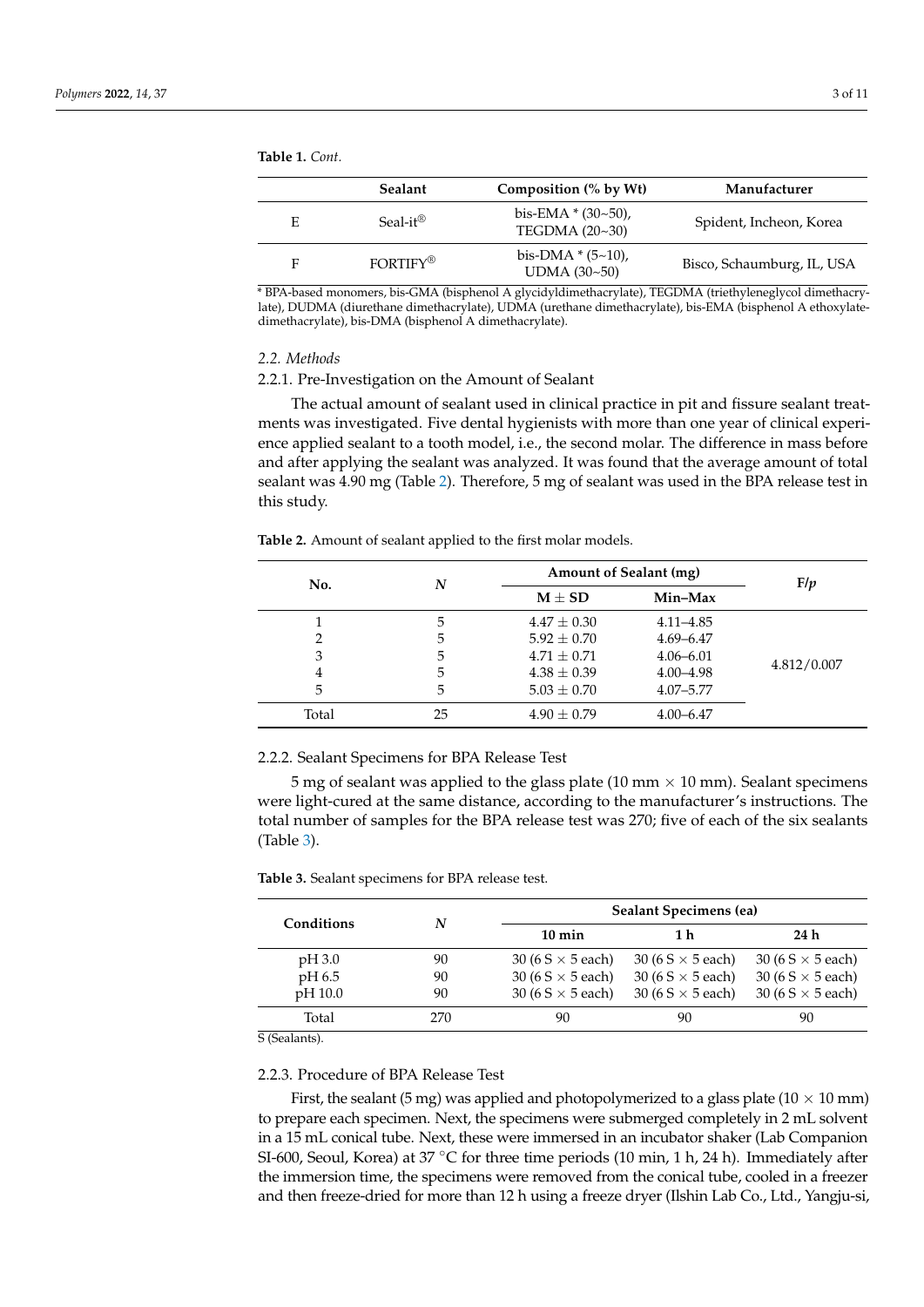Korea). BPA detection was analyzed by gas chromatography and a mass spectrometer (GC-MS; Agilent Technologies 7820A GC and 5977E MSD system, Palo Alto, CA, USA). Finally, 2 mL pure methanol ( $\geq$ 99.99%) was mixed in the conical tubes for GC-MS analysis. These were transferred to 1.5 mL vials (Agilent, Palo Alto, CA, USA) and used by GC-MS.

#### 2.2.4. Conditions and Calibration of GC/MS

The conditions of the GC-MS instrument for BPA detection are shown in Table [4.](#page-3-0) First, the molecular weight of BPA was confirmed by performing a qualitative analysis of standards (SCAN) according to the four BPA standard concentrations (10, 20, 50, 100 ppm). Then, to evaluate the amount of BPA detected for each sample, a quantitative analysis, i.e., selecting and measuring specific ions (selected ion monitoring, SIM), was performed. The standard material of BPA was prepared by mixing 1 g of bisphenol A (CAS: 80-05-7) and 1000 mg/L of methanol (≥99.99%) and then diluting with the same solvent to 10, 20, 50, and 100 ppm each. These solutions were stored at −18 ◦C. After GC-MS measurement of the samples, calibration was performed based on the standard concentration to obtain accurate BPA detection data. Figure [1](#page-4-0) shows the calibration after GC-MS measurement of the standard samples. The resultant calibration functions had correlation coefficients  $(\mathbb{R}^2)$ ranging from 0.998 to 1.000.

#### *2.3. Statistical Analysis*

First, data on BPA release were separately subjected to a two-way ANOVA (pH level  $\times$  immersion time) and Tukey's test. Additionally, one-way ANOVA was performed to compare the difference in BPA concentration according to the pH group and time. Significance was determined at the  $p = 0.05$  level.

|                       | Conditions                                         |                        |                     |            |  |  |
|-----------------------|----------------------------------------------------|------------------------|---------------------|------------|--|--|
| Column                | HP-5ms Ultra Inert (30 m 250 $\mu$ m 0.25 $\mu$ m) |                        |                     |            |  |  |
|                       | Unit                                               | Rate $(^{\circ}C/min)$ | Temp. $(^{\circ}C)$ | Hold (min) |  |  |
|                       | Initial                                            |                        | 40                  | 0          |  |  |
|                       | Ramp1                                              | 5                      | 50                  | 0          |  |  |
| Oven Temp.            | Ramp2                                              | 5                      | 80                  |            |  |  |
|                       | Ramp3                                              | 10                     | 120                 | 5          |  |  |
|                       | Ramp4                                              | 10                     | 280                 |            |  |  |
|                       | Ramp5                                              | 10                     | 320                 | 0          |  |  |
| Inlet Temp.           | 250 °C                                             |                        |                     |            |  |  |
| <b>Injection Mode</b> | splitless                                          |                        |                     |            |  |  |
| Injection Vol.        | $1 \mu L$                                          |                        |                     |            |  |  |
| Carrier Gas           | Helium                                             |                        |                     |            |  |  |
| Carrier Flow          | $0.7$ mL/min                                       |                        |                     |            |  |  |
| Scan Parameters       | $40 - 615$                                         |                        |                     |            |  |  |
| Sim Parameters        | bisphenol A: 213.3, 119, 228, 214                  |                        |                     |            |  |  |

<span id="page-3-0"></span>**Table 4.** Instrument conditions of GC-MS for BPA detection.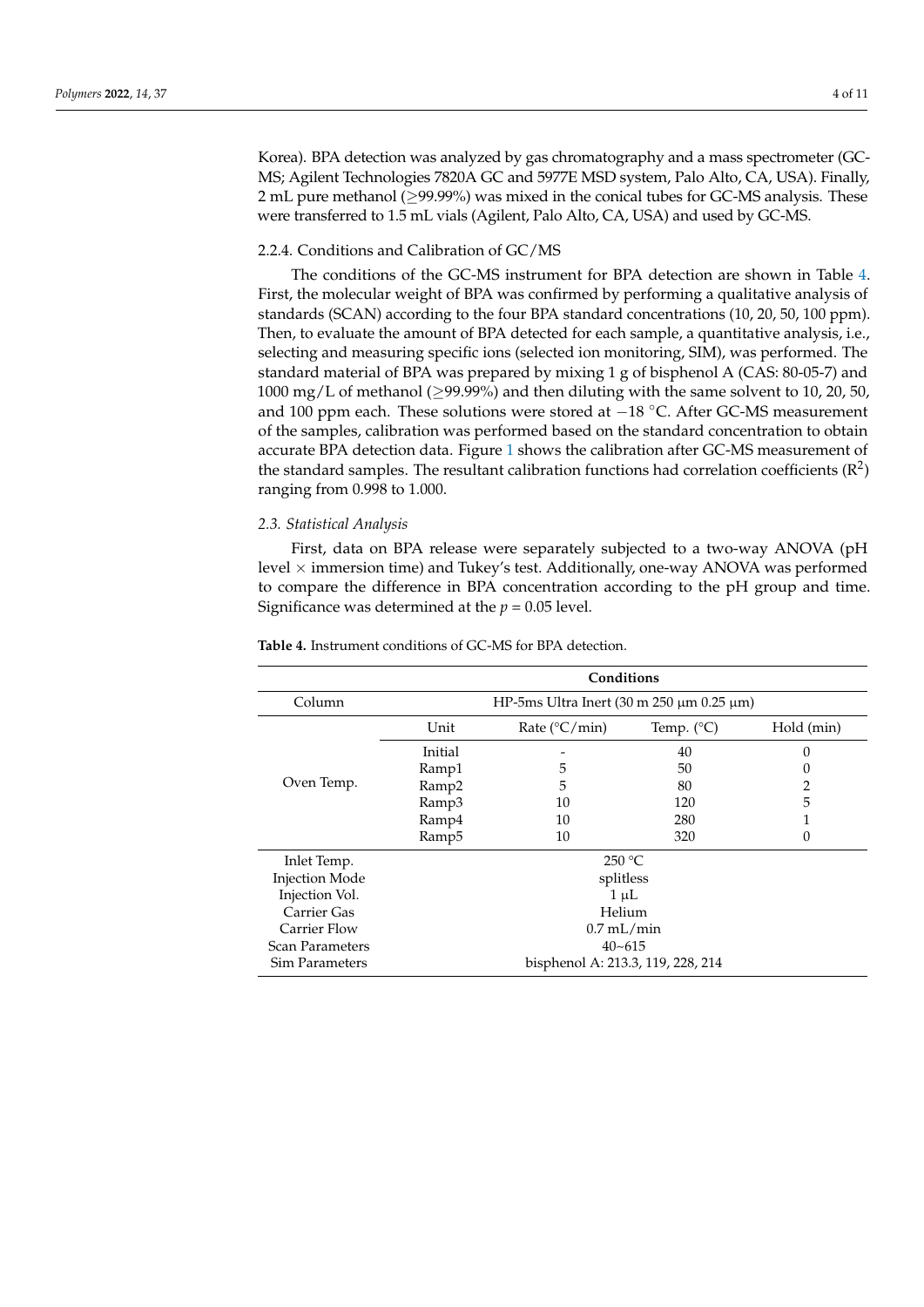<span id="page-4-0"></span>

Figure 1. Calibration after GC-MS measurement of the standard samples: (a) Linear calibration of 4 samples, (b) Selected Ion (213.3) bisphenol A 10 ppm, (c) Selected Ion (213.3) bisphenol A 20 ppm, (**d**) Selected Ion (213.3) bisphenol A 50 ppm, (**e**) Selected Ion (213.3) bisphenol A 100 ppm. (**d**) Selected Ion (213.3) bisphenol A 50 ppm, (**e**) Selected Ion (213.3) bisphenol A 100 ppm.

### *2.3. Statistical Analysis*  **3. Results**

#### 3.1. The Difference in BPA Concentration (ppm) According to pH Levels and Time

A comparison pf bisphenol A concentration (ppm) according to pH group and time is shown in Table [5.](#page-5-0) First, in the pH 3.0 group, the BPA concentration was higher at 24 h (2.14 ppm) than at 10 min (0.35 ppm) and 1 h (0.72 ppm) (F = 11.196,  $p < 0.05$ ). Similarly, in **3. Results**  than at 10 min (0.09, 0.09 ppm) or 1 h (0.18, 0.25 ppm) (F = 5.303, 9.189, *p* < 0.05). Next, regarding our comparison by time point, there were significant differences, i.e., the BPA concentration was higher at pH 3.0 than at pH 6.5 or pH 10.0 at all time points. At 10 min,<br>concentration was higher at pH 3.0 than at pH 6.5 or pH 10.0 at all time points. At 10 min, the BPA concentration was higher at pH 3.0 (0.35 ppm) than pH 6.5 (0.09 ppm) or pH 10.0 (0.09 ppm) (F = 15.492,  $p < 0.05$ ). Similarly, at 1 h and 24 h, the BPA concentration was higher at pH 3.0 (0.72, 2.14 ppm) than at pH 6.5 (0.18, 0.28 ppm) or pH 10.0 (0.25, 0.52 ppm)  $(F = 11.519, 12.159, \ldots)$  0.55 the pH 6.5 and pH 10.0 groups, the BPA concentration was higher at 24 h (0.28, 0.52 ppm) (F = 11.518, 13.158, *p* < 0.05).

 $p = 11.51$ ,  $p = 0.05$ ,  $p = 0.05$ .<br>Differences in BPA concentration (ppm) according to each factor are shown in Figure [2.](#page-5-1) EXT, register and the physical method in the significant differences in ETT concentration (ppm) according to pH levels (a), the pH 3.0 group was 5.7 times and 3.7 times higher than the pH 6.5 group and pH 10.0 group, respectively  $p < 0.05$ ). Next, as a result of comparing the release of BPA over time (b), 24 h was 5.5 times ph 0.009/ r tenty as a testan or comparation of the BPA concentration  $\mu > 0.05$ . and 2.6 times higher than 10 min and 1 h, respectively ( $p < 0.05$ ).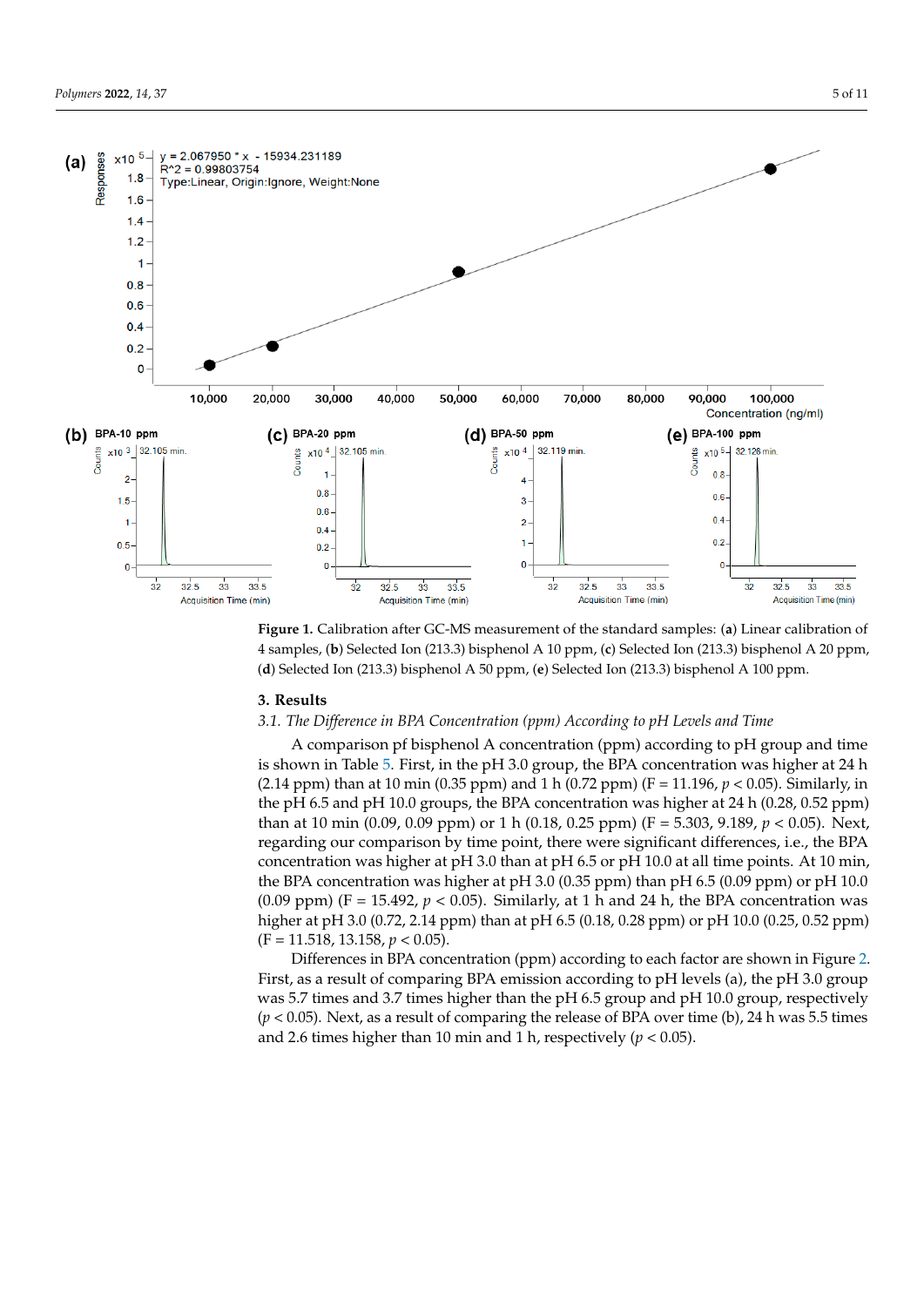|                         | BPA (ppm)                        |                                    |                                    |                 |           |
|-------------------------|----------------------------------|------------------------------------|------------------------------------|-----------------|-----------|
| Group                   | $10 \text{ min}$<br>M(SD)        | 1 h<br>M(SD)                       | 24 h<br>M(SD)                      | (Min-Max)       | F/p       |
| pH 3.0                  | $0.35(0.30)$ $^{b,A}$            | 0.72 (0.73) $^{b,A}$               | 2.14 (2.55) $a,A$                  | $(0.07 - 7.74)$ | $11.196*$ |
| pH 6.5                  | 0.09 (0.14) $^{b,B}$             | 0.18(0.23)<br>ab.B                 | 0.28 (0.28) $a, b$                 | $(<0.01-1.06)$  | $5.303*$  |
| pH 10.0<br>F/p          | 0.09 (0.13) $^{b,B}$<br>15.492 * | $0.25(0.31)$ $^{b,B}$<br>$11.518*$ | $0.52$ (0.60) $a, B$<br>$13.158*$  | $(<0.01-2.81)$  | $9.189*$  |
| Source                  |                                  |                                    | F/p                                |                 |           |
| pH<br>Time<br>pH * Time |                                  |                                    | $24.440*$<br>$18.153*$<br>$7.361*$ |                 |           |

<span id="page-5-0"></span>**Table 5.** The difference in BPA concentration (ppm) according to pH levels and time. pH 6.5 0.09 (0.14) *b,B* 0.18 (0.23) *ab,B* 0.28 (0.28) *a,B* (<0.01–1.06) 5.303 *\** **EXAMPLE 3.** The difference in BTA concentration (ppm) according to pTT levels and time.

<span id="page-5-1"></span> $a,b$  Post-analysis by Tukey within a group ( $a > b$ ), <sup>A,B</sup> Post-analysis by Tukey in a time point (A > B) \*  $p < 0.05$ .



Figure 2. Differences in BPA concentration (ppm) according to each factor: (a) BPA release according to pH levels (\*  $p < 0.05$ ); (**b**) BPA release according to time (\*  $p < 0.05$ ).

# *3.2. Comparison of BPA Concentration According to pH Level and Time of Each Sealant 3.2. Comparison of BPA Concentration According to pH Level and Time of Each Sealant*

Table 6 and Figure 3 show a comparison of BPA concentrations of each sealant according to pH level and time. BPA was detected in all sealants under all conditions. In product according to pH level and time. BPA was detected in all sealants under all addition, in all sealants, the BPA concentration of the pH 3.0 group was higher than in the pH 6.5 and pH 10.0 groups ( $p < 0.05$ ). Finally, the BPA concentrations of all pH groups increased over time (within 24 h;  $p < 0.05$ ). of all pH groups increased over time (within 24 h; *p* < 0.05). Table [6](#page-6-0) and Figure [3](#page-6-1) show a comparison of BPA concentrations of each sealant product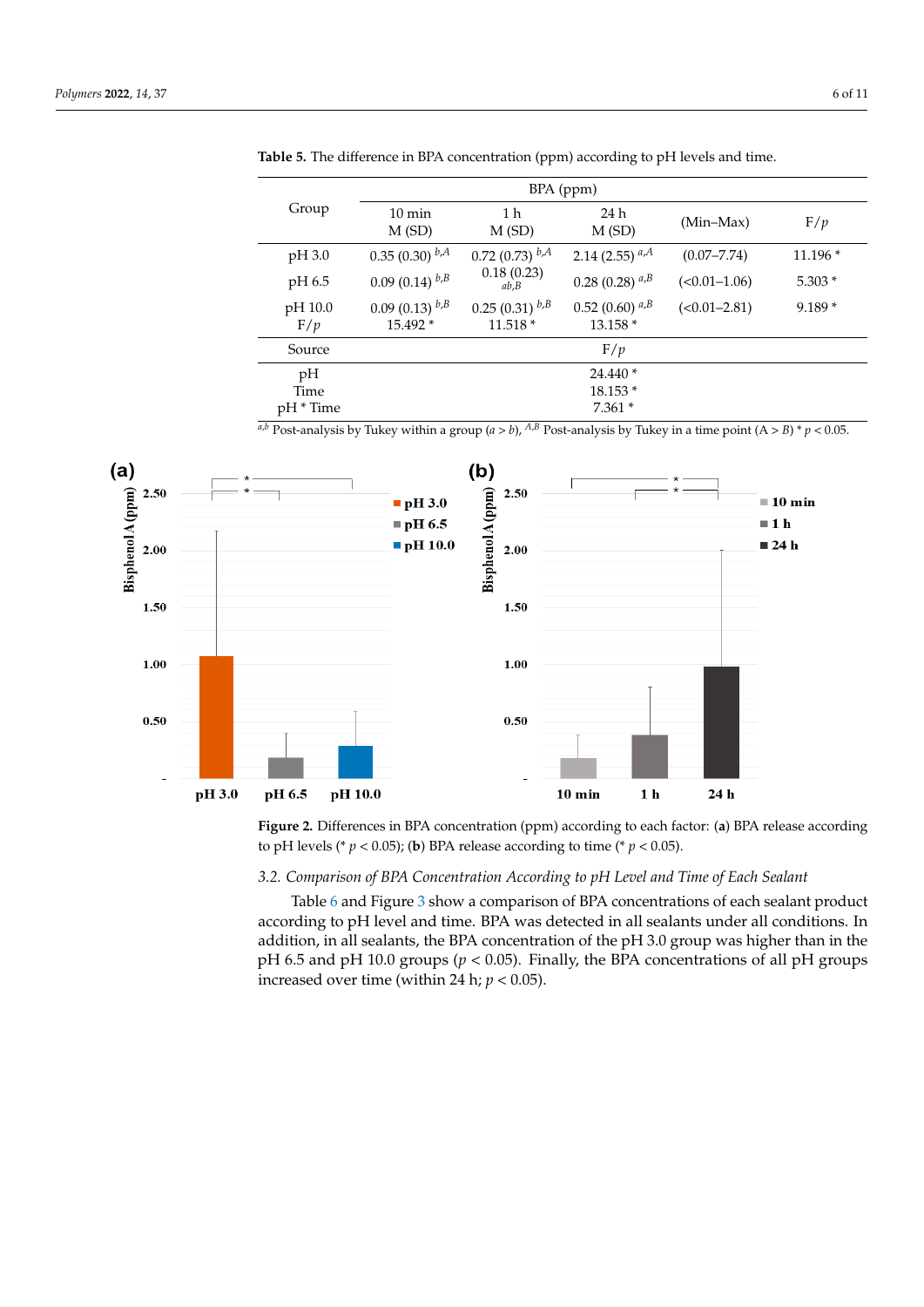|               |                |                             | <b>Bisphenol A (ppm)</b> |                            |           |
|---------------|----------------|-----------------------------|--------------------------|----------------------------|-----------|
|               | Sealants/Group | 10 min<br>M(SD)             | 1 <sub>h</sub><br>M(SD)  | 24 h<br>M(SD)              | F/p       |
| A             | pH 3.0         | 0.58 (0.10) $^{b,A}$        | 1.65 (0.47) $^{a,A}$     | 2.09 (0.48) $a,A$          | 19.638 *  |
|               | pH 6.5         | 0.26 (0.05) $^{c,B}$        | 0.40 (0.07) $^{b,B}$     | 0.62 (0.08) $^{a,AB}$      | 35.813 *  |
|               | pH 10.0        | 0.35 (0.09) $^{b,B}$        | 0.61 (0.22) $ab, B$      | 1.36 (0.87) $a,B$          | $5.049*$  |
|               | F/p            | 19.457 *                    | 24.396 *                 | 8.192 *                    |           |
| B             | pH 3.0         | $0.09(0.07)$ $^{b,A}$       | 1.67 (0.42) $^{b,A}$     | 6.93 (0.95) $^{a,A}$       | 145.406 * |
|               | pH 6.5         | 0.22 (0.12) $^{b,B}$        | 0.52 (0.30) $^{ab,B}$    | $0.67(0.24)^{a,B}$         | $4.019*$  |
|               | pH 10.0        | $0.11(0.05)$ <sup>b,B</sup> | $0.65\ (0.30)^{\,a,B}$   | 0.90 (0.24) $a, B$         | $16.704*$ |
|               | F/p            | 33.311 *                    | 16.905 *                 | 186.455*                   |           |
| $\mathcal{C}$ | pH 3.0         | 0.11 (0.01) $^{b,A}$        | $0.16(0.01)^{b,A}$       | 0.28 (0.05) $^{a,A}$       | 42.419 *  |
|               | pH 6.5         | $0.03$ (<01) <sup>c,B</sup> | $0.06$ (<01) $^{b,B}$    | $0.11(0.01)^{a,B}$         | 201.652 * |
|               | pH 10.0        | $0.04(0.01)^{c,B}$          | $0.07(0.02)$ $^{b,B}$    | $0.12$ (0.01) $a,B$        | 64.039 *  |
|               | F/p            | 121.907 *                   | 97.903 *                 | $51.062*$                  |           |
| $\mathbf D$   | pH 3.0         | 0.21 (0.02) $^{b,A}$        | 0.38 (0.25) $ab, A$      | $0.75$ $(0.37)$ $^{a,A}$   | 5.780 *   |
|               | pH 6.5         | $0.03(0.04)^{b,B}$          | $0.04$ (<01) $^{b,B}$    | 0.19 (0.12) $^{a,B}$       | 8.322 *   |
|               | pH 10.0        | $0.03(0.01)^{b,B}$          | $0.04(0.04)^{b,B}$       | 0.33 (0.06) $a, B$         | $61.164*$ |
|               | F/p            | 374.387 *                   | 8.902 *                  | $8.138*$                   |           |
| E             | pH 3.0         | 0.25 (0.10) $^{b,A}$        | 0.25 (0.10) $^{b,A}$     | 2.52 (0.98) $a,A$          | 4.188 *   |
|               | pH 6.5         | $0.02$ (0.02) $B$           | $0.02(0.02)^{B}$         | $0.05(0.04)$ <sup>AB</sup> | 0.851     |
|               | pH 10.0        | $0.02$ (<01) <sup>B</sup>   | $0.04(0.02)^{B}$         | $0.34$ (0.30) $^B$         | 2.462     |
|               | F/p            | 26.069 *                    | 23.278 *                 | 4.292 *                    |           |
| $\rm F$       | pH 3.0         | $0.08(0.01)^{b,A}$          | 0.22 (0.09) $^{a,A}$     | $0.27(0.08)^{a,A}$         | $10.108*$ |
|               | pH 6.5         | $0.02$ (<01) <sup>c,B</sup> | 0.04 (<01) $^{b,B}$      | $0.07$ (<01) $^{a,B}$      | 781.970 * |
|               | pH 10.0        | 0.02 (0.01) $c, B$          | $0.05(0.02)$ $^{b,B}$    | $0.09(0.01)^{a,B}$         | 49.230 *  |
|               | F/p            | 124.536 *                   | 17.505 *                 | 32.187*                    |           |
|               |                |                             |                          |                            |           |

<span id="page-6-0"></span>**Table 6.** BPA concentration (ppm) according to pH levels and time of each sealant.

<span id="page-6-1"></span>A: ClinproTM, B: Eco-s®, C: UltraSeal XT® plus, D: Charmseal®, E: Seal-it®, F: FORTIFY®. *<sup>a</sup>*,*<sup>b</sup>* Post-analysis by Tukey within a group ( $a > b$ ), <sup> $A,B$ </sup> Post-analysis by Tukey in a time point ( $A > B$ ),  $* p < 0.05$ .  $\overline{A\cdot C}$ 



 $F_1 \times 0.05$  of each scalant (A: Clinnes<sup>TM</sup>, B: Eco.  $e^{0}$ , C: UltraScal  $\chi T^0$  plus D: Charmscal<sup>®</sup>, E: Scal $\mu$ <sup>6</sup> 0.05) of each sealant (A: ClinproTM, B: Eco-s®, C: UltraSeal XT® plus, D: Charmseal®, E: Seal-it®, F: (*p* < 0.05) of each sealant (A: ClinproTM, B: Eco-s®, C: UltraSeal XT® plus, D: Charmseal®, E: Seal-it®, F: FORTIFY<sup>®</sup>). **Figure 3.** Comparison of BPA concentration (ppm) according to pH levels (*p* < 0.05) and time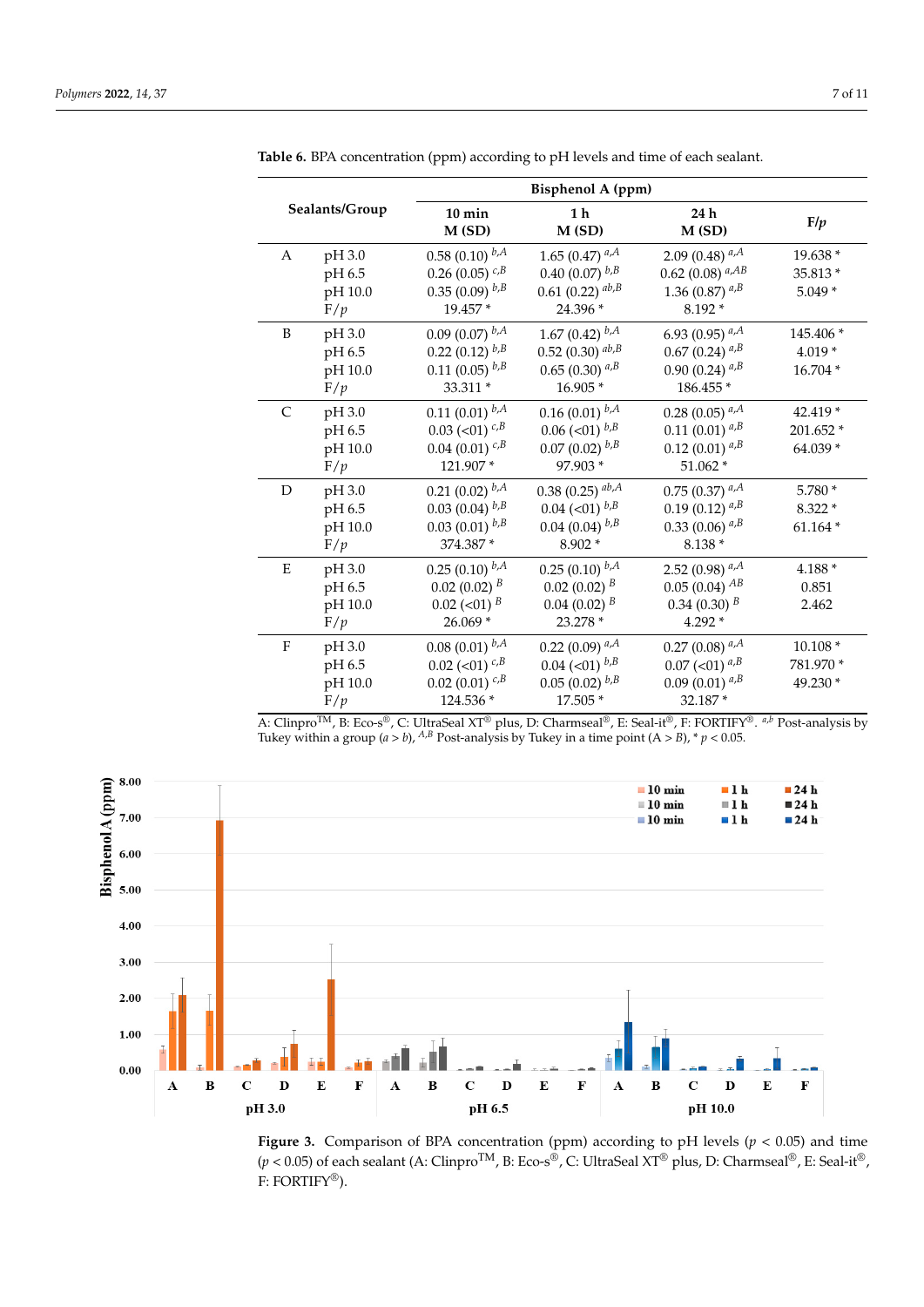#### **4. Discussion**

Today, sealants are essential dental materials to prevent occlusal caries of teeth. However, there has been concern that BPA, an environmental hormone-disrupting substance, may be detected from these restorative materials. In addition, the beverages we consume have different pH levels, which alter the pH conditions in our mouths [\[18\]](#page-10-0). There has been concern that chemical and physical changes would occur to restorative materials if the oral pH changes after dental sealant treatment. Therefore, this study evaluated the difference in BPA release according to three pH conditions and immersion time after polymerized resin-based light-curing type dental sealant.

In this study, first, the amount of sealant used in the BPA release test was investigated. The reason for this was that the range of amounts of sealant applied in previous laboratory studies varied widely, and even the amount used in actual clinical practice was found to be different [\[5](#page-9-2)[,24–](#page-10-6)[26\]](#page-10-7). Therefore, five dental hygienists with more than one year of clinical experience applied five of the most widely used molar model sealants. As a result, it was confirmed that an average of 5 mg of sealant was used per tooth ( $p < 0.05$ ).

The results of this study confirmed that there was a significant difference in BPA emission according to pH level and immersion time  $(p < 0.05)$ . First, the detected BPA concentration of the pH 3.0 group was 5.7 times and 3.7 times higher than those of the pH 6.5 and pH 10.0 groups, respectively  $(p < 0.05)$ . The pattern of these results was similarly confirmed in all six sealants. Similarly, several studies have reported that low pH beverages cause surface decomposition in resin composite materials [\[22,](#page-10-4)[27\]](#page-10-8). In addition, in a survey of the effect of acidity on the chemical dissolution of composite resins, the outflow of monomers from a pH 4 solution was significantly increased compared to a pH 7 solution [\[23\]](#page-10-5). Sealants are continuously exposed to various types of accommodation environments in the mouth. Hydrolysis reaction by water and expansion of the matrix surface by water absorption are the main causes of the chemical decomposition of resinbased restorations [\[28\]](#page-10-9). Components eluted from most composite resins are non-China compound monomers, but even crosslinked resins can cause hydrolysis. Figure [4a](#page-8-0) shows the hydrolysis step of bis-GMA [\[29\]](#page-10-10). Hydrolysis occurs when the OC = O bond between the acyl group of resin molecules and oxygen is broken [\[30\]](#page-10-11). At this time, since pores are generated, a decomposition product appears, yielding bisphenol A dimethacrylate (BADGE), 2,2-bis[4(2,3-hydroxypropoxy)phenyl]propane (bis-HPPP), BPA, etc. (Figure [4b](#page-8-0)) [\[31,](#page-10-12)[32\]](#page-10-13). Perhaps the reason for this is that BPA is relatively unsoluble in water, but generally dissolves well in acetic acid, benzene, ethanol, etc.; Log Kow (Octanol-Water Partition Coefficient) = 3.32. [\[33\]](#page-10-14). As such, acidity can accelerate the decomposition of the sealant of the resin substrate and destroy chemical stability.

The detected BPA concentration after 24 h were 5.5 times and 2.6 times higher than after 10 min and 1 h, respectively ( $p < 0.05$ ). At pH 3.0, the BPA detection concentration was 0.35 ppm (10 min), 0.75 ppm (1 h), and 2.14 ppm (24 h), showing higher values over time. Similar to the effect of pH, the pattern of these results was confirmed in all six sealants. In other words, the longer acidic drinks stay in our mouths, the more BPA is detected over a 24-h period. In addition, BPA was detected at pH 6.5 and pH 10.0, but levels were lower than at pH 3.0, increasing in the order of 10 min (0.09 ppm, 0.09 ppm), 1 h (0.18 ppm, 0.24 ppm), and 24 h (0.28 ppm). After 24 h, the BPA concentrations (pH  $0.3 = 2.14$  ppm,  $pH 6.5 = 0.28$  ppm,  $pH 10.0 = 0.52$ ) were lower than those reported by Pulgar and colleagues (pH  $1.0 = 6.5$  ppm, Ph  $7.0 = 7.8$  ppm) [\[25\]](#page-10-15). Our results were nonetheless similar those reported by Arenholt-Bindslev and colleagues (0.3–2.8 ppm) [\[24\]](#page-10-6). In 2000, MANABE and colleagues reported that when a sealant (1 mg) was immersed in water for 24 h, BPA was detected at 0.02–0.09 ppm, i.e., lower than 0.28 ppm (pH 6.5, 24 h) under similar conditions. [\[34\]](#page-10-16). The reason for this discrepancy is likely the different research methods used 20 years ago, such as the amount of sealant used, sealant type, and GC-MS equipment type and function improvements.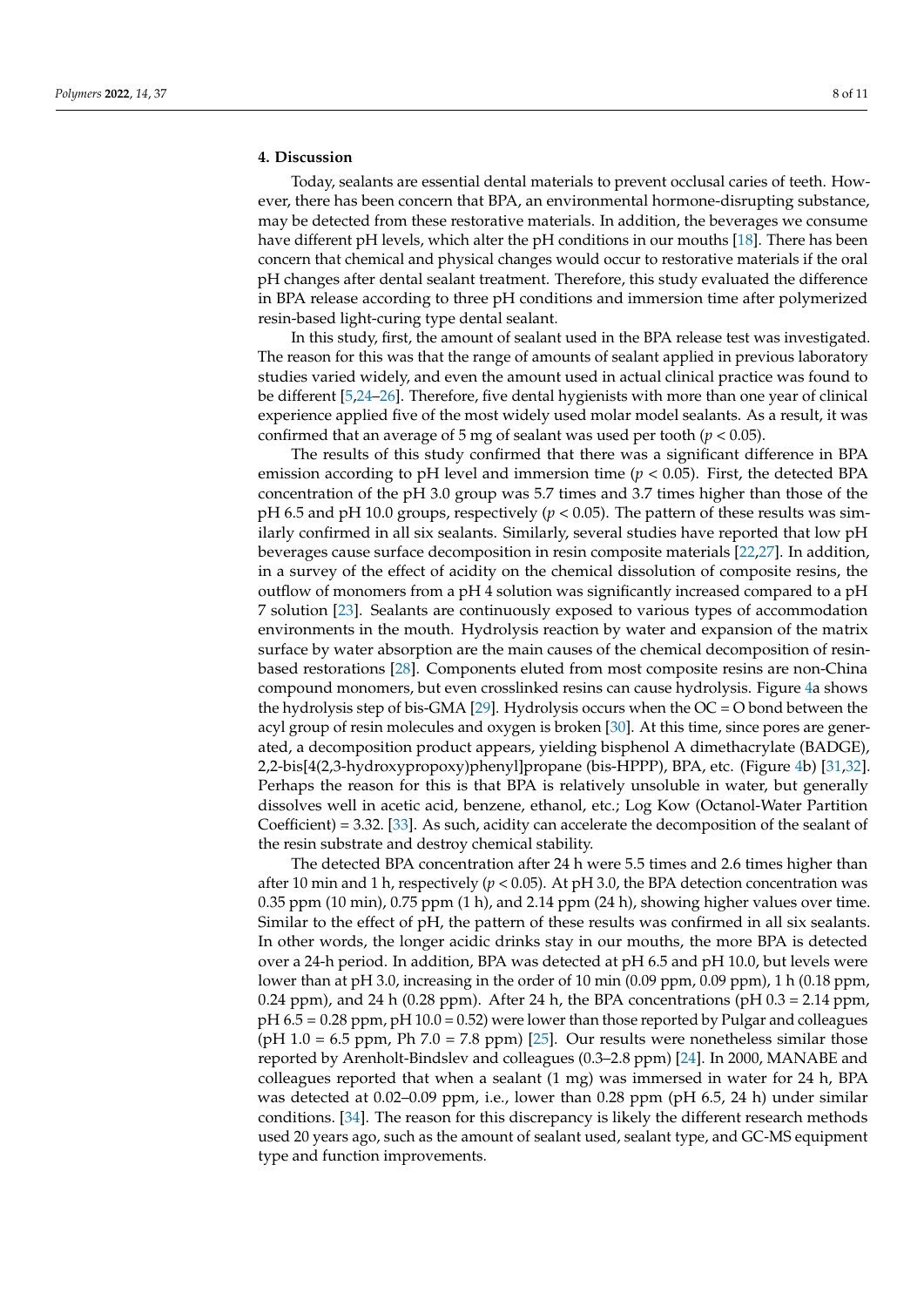

<span id="page-8-0"></span>sealant of the resin substrate and destroy chemical stability.

Figure 4. Hydrolysis of resin component: (a) the hydrolysis step of bis-GMA [\[29](#page-10-10)]; (b) the types of decomposition products. decomposition products.

Finally, BPA was detected from all silanes under all conditions. Since various BPA concentrations were detected for each sealant, the minimum–maximum range of BPA according to pH level in the total sealant was in the order of pH 3  $(0.07~7.74$  ppm), pH 10.0 (<0.01~2.81 ppm), and pH 6.5 (<0.01~1.06 ppm). The standard for BPA elution of plastic food containers is 0.05 ppm in the EU, 0.6 ppm in South Korea, and 2.5 ppm in Japan [\[35](#page-10-17)[–37\]](#page-10-18). The use of BPA in the manufacture of some baby products, including baby bottles, has been prohibited in the EU and South Korea. In addition, the use of BPA in manufacturing raw materials for cosmetics in the EU and South Korea has been prohibited. Comparing the range of BPA concentrations by pH group in this study, there may be concerns about the stability of dental sealants which are harmful to the human body. It was impossible to compare and analyze the amount of BPA detected by sealant type in this study. Previous research on the solubility of synthetic resins relative to acidity and time found that this factor was influenced by the kind of resin monomer and the composition of filler [\[38\]](#page-10-19). Perhaps the reason for this is that hydrophilicity varies depending on the type of resin monomer. The sealant used in this study was randomly selected. The types and configurations of resin substrates for each sealant cannot be accurately classified due to manufacturer confidentiality. Considering these points, future studies should consider comparisons of BPA detection by resin monomer type, and the development of BPA substitutes with endocrine toxicity.

The limitation of this study is that it was undertaken only with simple immersion without considering the immersion ability that affects the decomposition of the resin-based restorative. However, as an in vitro research method, there were two significant findings: (1) The oral temperature conditions and research methods were chosen to resemble actual conditions; and (2) Only differences due to pH were evaluated by controlling other influencing factors in the laboratory. Therefore, in future studies, it is suggested that a complementary experiment be applied which takes into account the pH circulation rate of saliva in the oral cavity.

#### **5. Conclusions**

Within the limitations of this study, it was confirmed that low pH is a factor that negatively influences BPA release. Therefore, frequent exposure to low pH due to the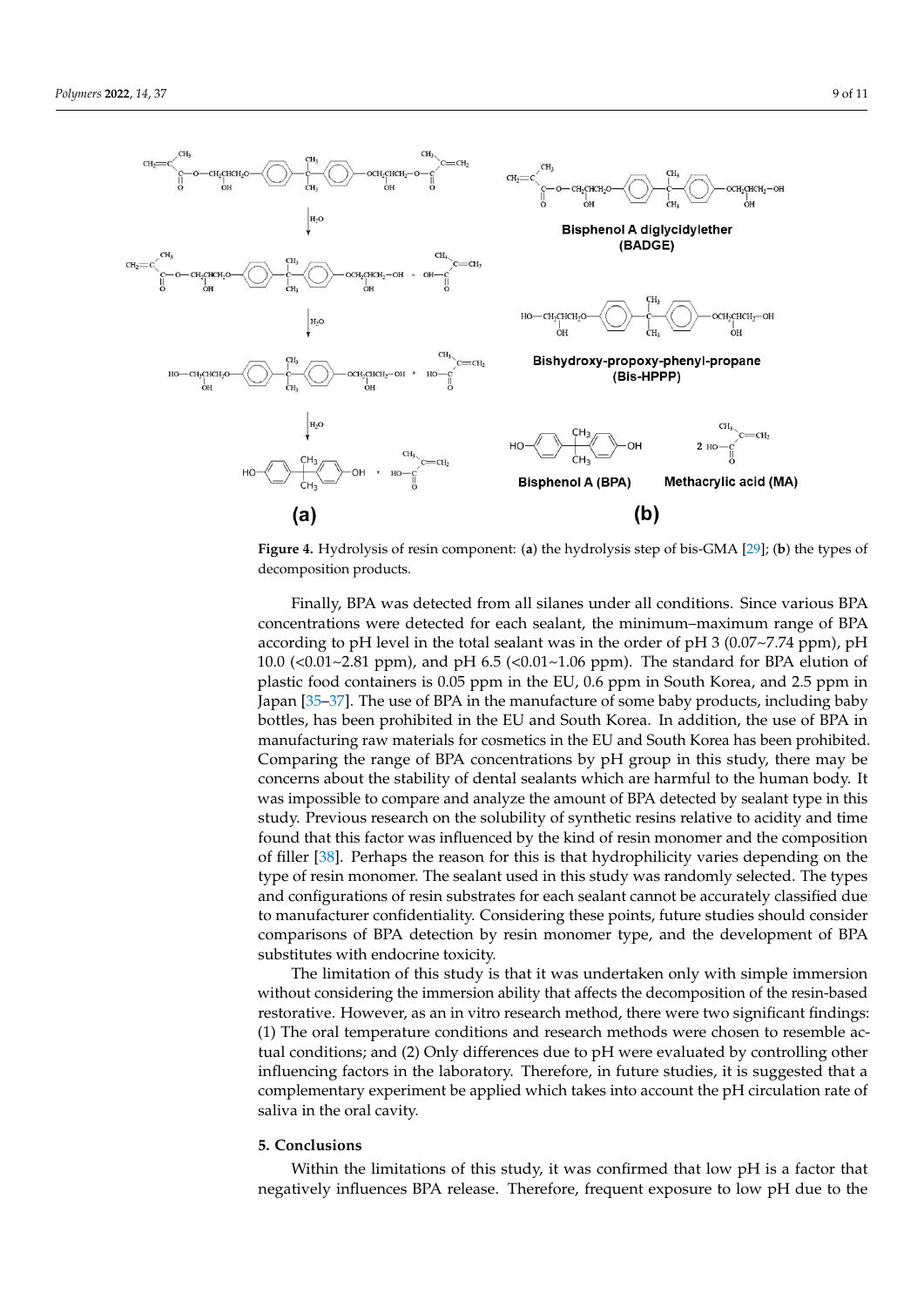consumption of various beverages after sealant treatment can negatively affect the sealant's chemical stability in the oral cavity.

**Author Contributions:** Conceptualization, E.-D.J., J.-S.K., S.-B.L. and K.-M.K.; methodology, E.-D.J., J.-S.K., S.-B.L. and K.-M.K.; software, E.-D.J., J.-S.K., S.-B.L. and K.-M.K.; validation, E.-D.J., J.-S.K., S.-B.L. and K.-M.K.; formal analysis, E.-D.J. and K.-M.K.; investigation, E.-D.J. and K.-M.K.; resources, E.-D.J. and K.-M.K.; data curation, E.-D.J. and K.-M.K.; writing—original draft preparation, E.-D.J. and K.-M.K.; writing—review and editing, E.-D.J., J.-S.K., S.-B.L., C.-M.K. and K.-M.K.; visualization, E.-D.J., J.-S.K., S.-B.L. and K.-M.K.; supervision, J.-S.K., S.-B.L., C.-M.K. and K.-M.K.; project administration, E.-D.J., J.-S.K., S.-B.L. and K.-M.K. All authors have read and agreed to the published version of the manuscript.

**Funding:** This research received no external funding.

**Institutional Review Board Statement:** Not applicable.

**Informed Consent Statement:** Not applicable.

**Data Availability Statement:** The data presented in this study are available on request from the corresponding author.

**Conflicts of Interest:** The authors declare no conflict of interest.

#### **References**

- <span id="page-9-0"></span>1. Ferracane, J.L. Current trends in dental composites. *Crit. Rev. Oral. Biol. Med.* **1995**, *6*, 302–318. [\[CrossRef\]](http://doi.org/10.1177/10454411950060040301) [\[PubMed\]](http://www.ncbi.nlm.nih.gov/pubmed/8664421)
- 2. Ahovuo-Saloranta, A.; Forss, H.; Walsh, T.; Nordblad, A.; Mäkelä, M.; Worthington, H.V. Pit and fissure sealants for preventing dental decay in permanent teeth. *Cochrane Database Syst. Rev.* **2017**. [\[CrossRef\]](http://doi.org/10.1002/14651858.CD001830.pub5)
- 3. Azarpazhooh, A.; Main, P.A. Pit and fissure sealants in the prevention of dental caries in children and adolescents: A systematic review. *J. Can. Dent. Assoc.* **2008**, *74*, 171–178. [\[CrossRef\]](http://doi.org/10.1002/14651858.CD001830.pub5)
- <span id="page-9-1"></span>4. Wiener, R.C.; Findley, P.A.; Shen, C.; Dwibedi, N.; Sambamoorthi, U. Acculturation and dental sealant use among US children. *Community Dent. Oral Epidemiol.* **2021**. [\[CrossRef\]](http://doi.org/10.1111/cdoe.12678) [\[PubMed\]](http://www.ncbi.nlm.nih.gov/pubmed/34251694)
- <span id="page-9-2"></span>5. Olea, N.; Pulgar, R.; Pérez, P.; Olea-Serrano, F.; Rivas, A.; Novillo-Fertrell, A.; Pedraza, V.; Soto, A.M.; Sonnenschein, C. Estrogenicity of resin-based composites and sealants used in dentistry. *Environ. Health Perspect.* **1996**, *104*, 298–305. [\[CrossRef\]](http://doi.org/10.1289/ehp.96104298) [\[PubMed\]](http://www.ncbi.nlm.nih.gov/pubmed/8919768)
- <span id="page-9-3"></span>6. Schafer, T.E.; Lapp, C.A.; Hanes, C.M.; Lewis, J.B.; Wataha, J.C.; Schuster, G.S. Estrogenicity of bisphenol A and bisphenol A dimethacrylate in vitro. *J. Biomed. Mater. Res. Off. J. Soc. Biomater. Jpn. Soc. Biomater. Aust. Soc. Biomater.* **1999**, *45*, 192–197. [\[CrossRef\]](http://doi.org/10.1002/(SICI)1097-4636(19990605)45:3<192::AID-JBM5>3.0.CO;2-A)
- <span id="page-9-4"></span>7. Fung, E.Y.; Ewoldsen, N.O.; Germain, H.A.S., Jr.; Marx, D.B.; Miaw, C.-L.; Siew, C.; Chou, H.-N.; Gruninger, S.E.; Meyer, D.M. Pharmacokinetics of bisphenol A released from a dental sealant. *J. Am. Dent. Assoc.* **2000**, *131*, 51–58. [\[CrossRef\]](http://doi.org/10.14219/jada.archive.2000.0019)
- <span id="page-9-5"></span>8. Vogel, S.A. The politics of plastics: The making and unmaking of bisphenol a "safety". *Am. J. Public Health* **2009**, *99*, S559–S566. [\[CrossRef\]](http://doi.org/10.2105/AJPH.2008.159228)
- <span id="page-9-6"></span>9. Hamid, A.; Hume, W.R. A study of component release from resin pit and fissure sealants in vitro. *Dent. Mater.* **1997**, *13*, 98–102. [\[CrossRef\]](http://doi.org/10.1016/S0109-5641(97)80018-8)
- 10. Moriyama, K.; Tagami, T.; Akamizu, T.; Usui, T.; Saijo, M.; Kanamoto, N.; Hataya, Y.; Shimatsu, A.; Kuzuya, H.; Nakao, K. Thyroid hormone action is disrupted by bisphenol A as an antagonist. *J. Clin. Endocrinol. Metab.* **2002**, *87*, 5185–5190. [\[CrossRef\]](http://doi.org/10.1210/jc.2002-020209) [\[PubMed\]](http://www.ncbi.nlm.nih.gov/pubmed/12414890)
- <span id="page-9-7"></span>11. Maffini, M.V.; Rubin, B.S.; Sonnenschein, C.; Soto, A.M. Endocrine disruptors and reproductive health: The case of bisphenol-A. *Mol. Cell. Endocrinol.* **2006**, *254*, 179–186. [\[CrossRef\]](http://doi.org/10.1016/j.mce.2006.04.033)
- <span id="page-9-8"></span>12. Chapin, R.E.; Adams, J.; Boekelheide, K.; Gray, L.E., Jr.; Hayward, S.W.; Lees, P.S.; McIntyre, B.S.; Portier, K.M.; Schnorr, T.M.; Selevan, S.G. NTP-CERHR expert panel report on the reproductive and developmental toxicity of bisphenol A. *Birth Defects Res. Part B Dev. Reprod. Toxicol.* **2008**, *83*, 157–395. [\[CrossRef\]](http://doi.org/10.1002/bdrb.20147) [\[PubMed\]](http://www.ncbi.nlm.nih.gov/pubmed/18613034)
- <span id="page-9-9"></span>13. Nah, W.H.; Park, M.J.; Gye, M.C. Effects of early prepubertal exposure to bisphenol A on the onset of puberty, ovarian weights, and estrous cycle in female mice. *Clin. Exp. Reprod. Med.* **2011**, *38*, 75. [\[CrossRef\]](http://doi.org/10.5653/cerm.2011.38.2.75)
- <span id="page-9-10"></span>14. Hunt, P.A.; Susiarjo, M.; Rubio, C.; Hassold, T.J. The bisphenol A experience: A primer for the analysis of environmental effects on mammalian reproduction. *Biol. Reprod.* **2009**, *81*, 807–813. [\[CrossRef\]](http://doi.org/10.1095/biolreprod.109.077008)
- <span id="page-9-11"></span>15. Taylor, J.A.; Welshons, W.V.; Vom Saal, F.S. No effect of route of exposure (oral; subcutaneous injection) on plasma bisphenol A throughout 24 h after administration in neonatal female mice. *Reprod. Toxicol.* **2008**, *25*, 169–176. [\[CrossRef\]](http://doi.org/10.1016/j.reprotox.2008.01.001)
- <span id="page-9-12"></span>16. Braun, J.M.; Kalkbrenner, A.E.; Calafat, A.M.; Yolton, K.; Ye, X.; Dietrich, K.N.; Lanphear, B.P. Impact of early-life bisphenol A exposure on behavior and executive function in children. *Pediatrics* **2011**, *128*, 873–882. [\[CrossRef\]](http://doi.org/10.1542/peds.2011-1335) [\[PubMed\]](http://www.ncbi.nlm.nih.gov/pubmed/22025598)
- <span id="page-9-13"></span>17. Lopes-Rocha, L.; Ribeiro-Goncalves, L.; Henriques, B.; Ozcan, M.; Tiritan, M.E.; Souza, J.C.M. An integrative review on the toxicity of Bisphenol A (BPA) released from resin composites used in dentistry. *J. Biomed. Mater. Res. B Appl. Biomater.* **2021**, *109*, 1942–1952. [\[CrossRef\]](http://doi.org/10.1002/jbm.b.34843) [\[PubMed\]](http://www.ncbi.nlm.nih.gov/pubmed/33834604)